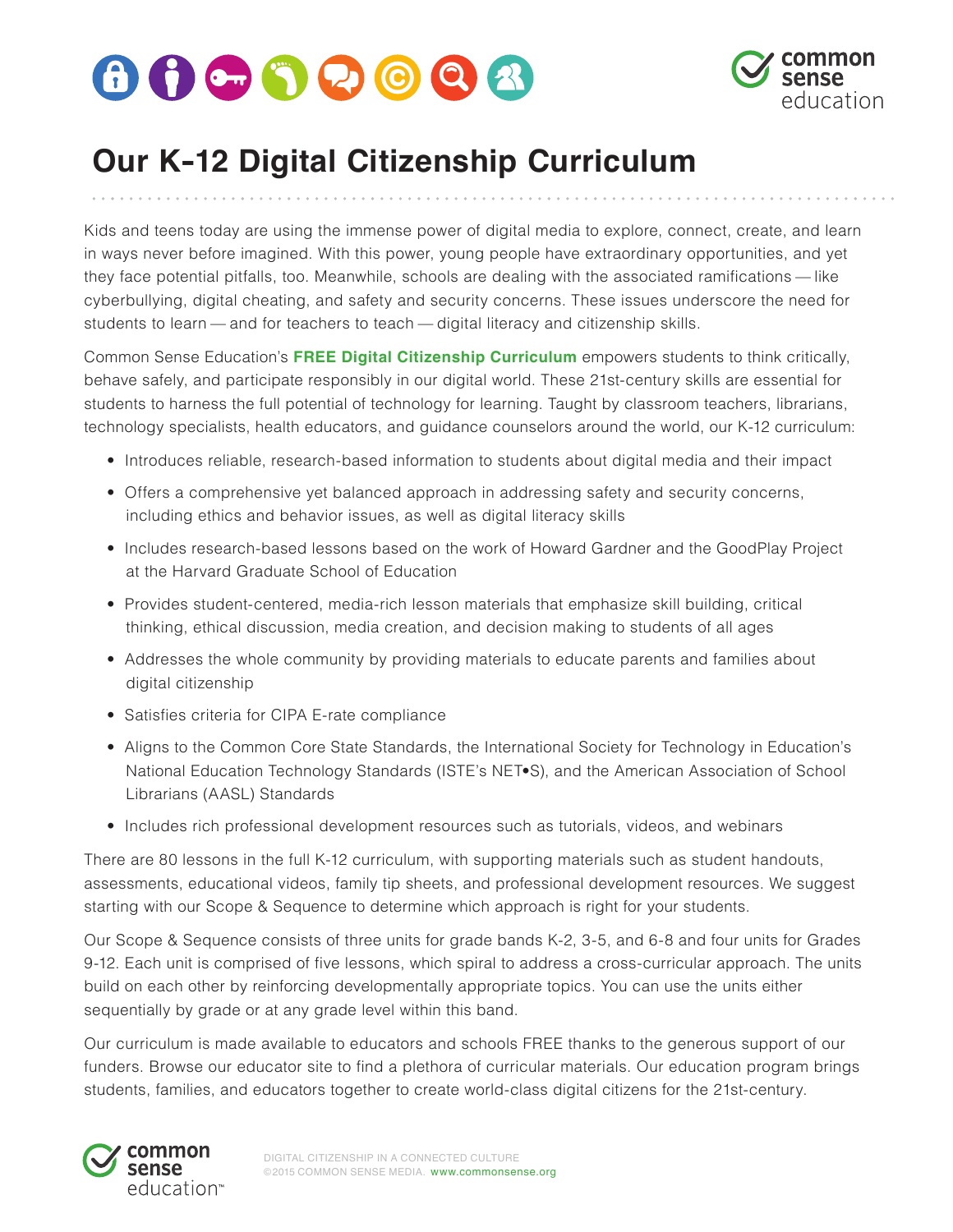## **Cross-Curricular Framework**

#### **Privacy & Security**

Students learn strategies for managing their online information and keeping it secure from online risks such as identity thieves and phishing. They learn how to create strong passwords, how to avoid scams and schemes, and how to analyze privacy policies.



#### **Self-Image & Identity**

These lessons are designed to help students explore their own digital lives, focusing on their online versus their offline identity. Students learn the benefits and risks of presenting themselves through different personas and the effects on their sense of self, their reputation, and their relationships.

#### **Relationships & Communication**

Students reflect on how they can use intrapersonal and interpersonal skills to build and strengthen positive online communication and communities. They delve into the concept of digital citizenship and digital ethics, and they reflect on their online interactions.

#### **Cyberbullying & Digital Drama**

Students learn what to do if they are involved in a cyberbullying situation. They explore the roles people play and how individual actions both negative and positive — can impact their friends and broader communities. Students are encouraged to take the active role of upstander and build positive, supportive online communities.

#### **Digital Footprint & Reputation**

Students learn to protect their own privacy and respect others' **privacy. Our** digital world is permanent, and with each post, students are building a digital footprint. By encouraging students to self-reflect before they self-reveal, they will consider how what they share online can impact themselves and others.

#### **Creative Credit & Copyright**

Living in a "copy/paste" culture, students need to reflect on their responsibilities and rights as creators in the online spaces where they consume, create, and share information. From addressing plagiarism to piracy, students learn about copyright and fair use.

### **Information Literacy**

Information literacy includes the ability to identify, find, evaluate, and use information effectively. From effective search strategies to evaluation techniques, students learn how to evaluate the quality, credibility, and validity of websites, and give proper credit.

## **Internet Safety**

6

Students explore how the Internet offers an amazing way to collaborate with others worldwide, while staying safe through employing strategies such as distinguishing between inappropriate contact and positive connections. These foundational skills are just the beginning!



DIGITAL CITIZENSHIP IN A CONNECTED CULTURE ©2015 COMMON SENSE MEDIA. [www.commonsense.org](http://www.commonsense.org)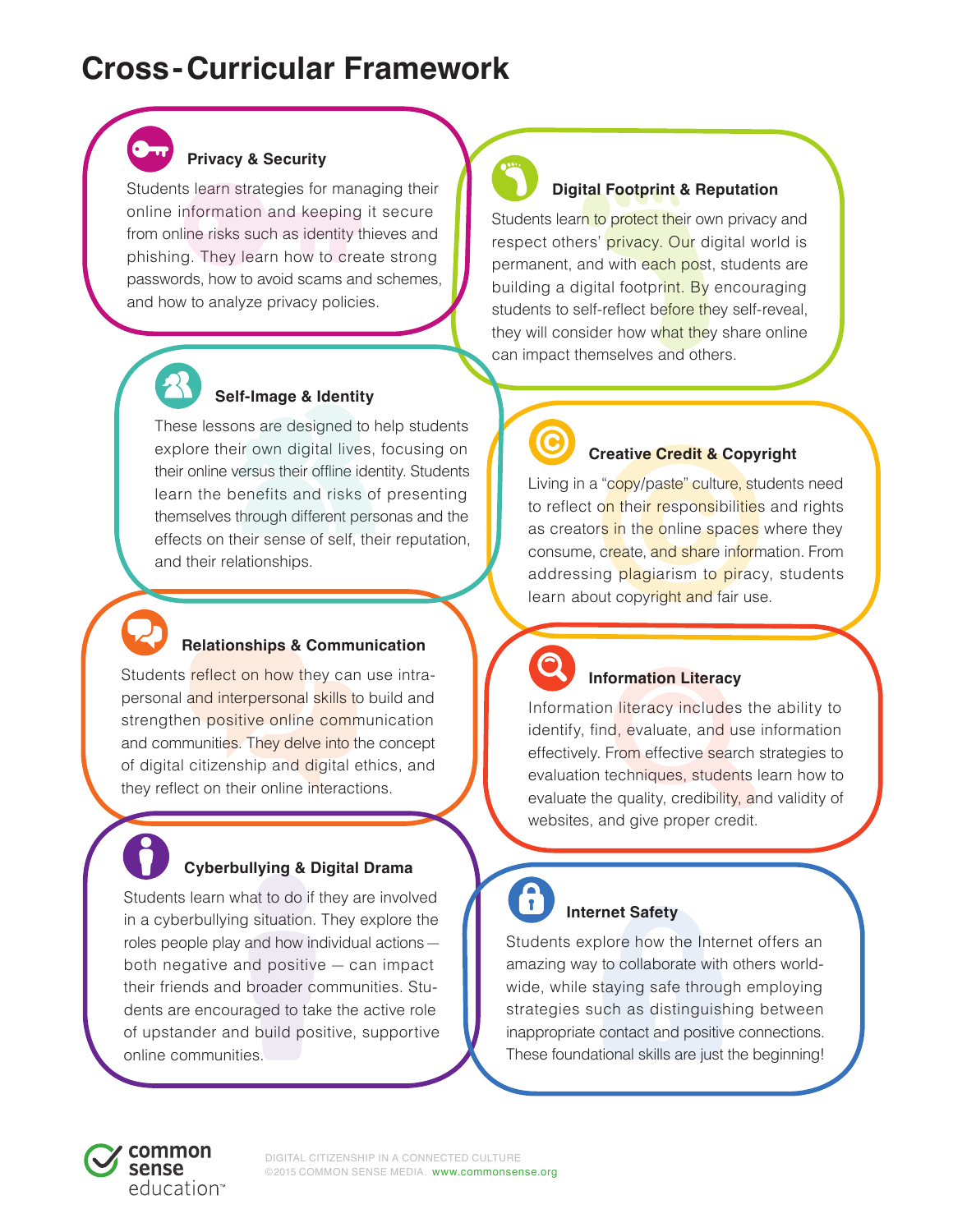## GRADES K - 2

# **Scope & Sequence [Digital Citizenship Curriculum](https://www.commonsensemedia.org/educators/scope-and-sequence)**

Our Scope & Sequence consists of three units for grade bands K–2, 3–5, and 6–8 and four units for grades 9–12. Each unit is composed of five lessons, which spiral to address a cross-curricular approach. The units build on each other by reinforcing developmentally appropriate topics. You can use the units either sequentially by grade or at any grade level within a grade band. *Our cross-curricular approach covers:*

| nternet Safety                    | <b>Cap</b> Privacy & Security | Relationships &      | Cyberbullying &          |
|-----------------------------------|-------------------------------|----------------------|--------------------------|
| Digital Footprint<br>& Reputation | Self-image                    | <b>O</b> Information | <b>O</b> Creative Credit |

> **GET TRAINED:** *Use our Digital Citizenship Tutorial and professional development resources to learn best practices for teaching digital citizenship to your students.*

| <b>TEACH LESSONS: UNIT1</b>                                                                          | Completed |
|------------------------------------------------------------------------------------------------------|-----------|
| 1 - GOING PLACES SAFELY How do you go places safely on the computer?                                 | ĥ         |
| 2 - A-B-C SEARCHING How can you use the alphabet to find things online?                              | Ό         |
| 3 - KEEP IT PRIVATE What kinds of information should you keep to yourself when you use the Internet? |           |
| 4 - MY CREATIVE WORK How can you give credit to your own creative work?                              |           |
| 5 - SENDING EMAIL How do you connect with others through email?                                      |           |
| <b>GIVE ASSESMENT*</b>                                                                               |           |
| <b>TEACH LESSONS: UNIT 2</b>                                                                         |           |
| 1 - STAYING SAFE ONLINE How do you stay safe when you visit a website?                               |           |
| 2 - FOLLOW THE DIGITAL TRAIL What information is OK to have in your digital footprint?               |           |
| 3 - SCREEN OUT THE MEAN What can you do when someone is mean to you online?                          |           |
| 4 - USING KEYWORDS Which keywords will give you the best search results?                             |           |
| 5 - SITES I LIKE What makes a website the right site for you?                                        |           |
| <b>GIVE ASSESMENT*</b>                                                                               |           |
| <b>TEACH LESSONS: UNIT 3</b>                                                                         |           |
| 1 - POWERFUL PASSWORDS How do you create a secure password?                                          |           |
| 2 - MY ONLINE COMMUNITY How does the Internet connect you to others?                                 |           |
| 3 - THINGS FOR SALE How do some websites try to get you to buy things?                               | Q         |
| 4 - SHOW RESPECT ONLINE How can you make sure your emails are clear and respectful?                  |           |
| 5 - WRITING GOOD EMAILS How is writing an email similar to or different from writing a letter?       |           |

- > \***GIVE ASSESSMENT:** *Assess your students' learning of lesson objectives and gauge their understanding and attitudes through Interactive Unit-Level Assessments.*
- > **ENGAGE FAMILIES:** *Invite parents into the conversation with our Connecting Families program and resources.*